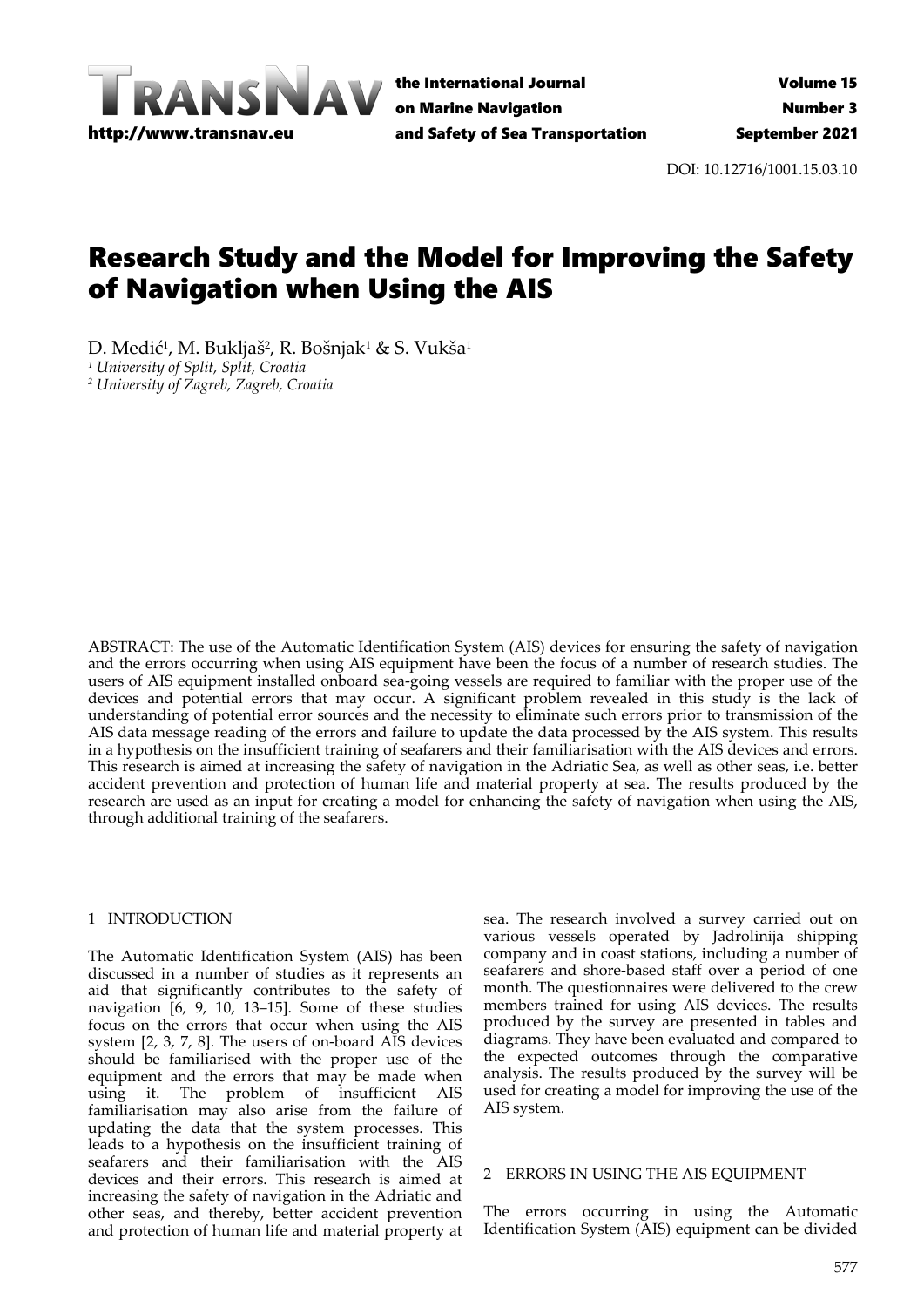into two categories: technical and human errors [3]. Technical errors refer to the loss of signal, offset of the ship's position, incompliance of the targets displayed on AIS, ECDIS or radar. Due to these drawbacks, the AIS receiver is not allowed to be used as the principal aid to navigation. Human errors mainly refer to the inappropriate use of the devices, e.g. failing to enter important data about the status of the vessel (whether it is under way, moored or at anchor), or failing to enter the updates on dangerous cargo, estimated time of arrival (ETA) or estimated time of departure (ETD). The system and errors can be shown through the model in Figure 1.



Figure 1. General model of errors in the AIS system [3]

#### 3 METHODOLOGY OF COLLECTING INFORMATION

This research uses the survey in the form of questionnaires, which is a common tool in numerous studies [1, 4, 5, 11, 12]. The questionnaires provide information, opinions and views on the issue. Compared to other tools of collecting information (observation, interviews, assessment, testing and analysis of technical documentation), the survey has the following advantages:

- − provides insights into the experience,
- provides information on the past, present and future, and
- − represents an economical tool.

#### 3.1 *Comparative analysis of information*

A comparative analysis of the responses obtained through the questionnaires has been performed. The following responses have been analysed:

- how many types of AIS devices are the seafarers familiar with, with regard to their rank and age, and
- familiarisation with the AIS equipment errors, with regard to their rank and age.

The first question provided an insight into the types of AIS devices that the seafarers are familiar with. The accuracy of the responses were analysed, with reference to the rank of the seafarer. The second question provided an insight into the familiarisation of seafarers with the errors in the AIS devices. The accuracy of the responses were analysed, with

reference to the rank of the seafarer. The comparative analysis has been used to present the obtained results in tables (Tables  $1 - 3$ ).

Table 1. Total number of respondents and their rank and age distribution

| Respondents and their age 20-40              |   | 40-55 55 and older |
|----------------------------------------------|---|--------------------|
| Master                                       |   |                    |
| 1 <sup>st</sup> Mate                         | ூ |                    |
| Officer in charge of<br>a navigational watch |   |                    |

Table 2. Number of correct responses for types of AIS devices by the age and rank

| Respondents and their age 20-40              |    | 40-55 55 and older |
|----------------------------------------------|----|--------------------|
| Master                                       | 10 |                    |
| 1st Mate                                     |    |                    |
| Officer in charge of<br>a navigational watch |    |                    |

Table 3. Number of correct responses for familiarisation with AIS errors by the age and rank

| Respondents and their age 20-40              |  | 40-55 55 and older |
|----------------------------------------------|--|--------------------|
| Master                                       |  |                    |
| 1st Mate                                     |  |                    |
| Officer in charge of<br>a navigational watch |  |                    |

#### 3.2 *Selection of the gathered data*

The selection of the gathered information is considered an important part of the research work. All relevant data must be systematically categorised, with regard to their quality. The information that is irrelevant for the study has to be excluded. Without a quality selection, the gathered data cannot produce results that are relevant and useful for the research. The selection of the gathered data can be, in this case, observed through three stages:

- − data processing,
- establishing the validity, and
- interpretation of the validity (bringing into relationship with the ideas that drive the research).

The survey involved 38 respondents and was aimed at establishing the level of their competency in using the Automatic Identification System (AIS) devices. Based on the research results, the goal was to establish the elements that are essential for shaping a standardised training course in using AIS equipment and to analyse the discrepancies of the produced results. The surveyed population mainly consisted of the masters (50% respondents) and senior and junior deck officers serving on board vessels of Jadrolinija shipping company (the remaining 50% respondents).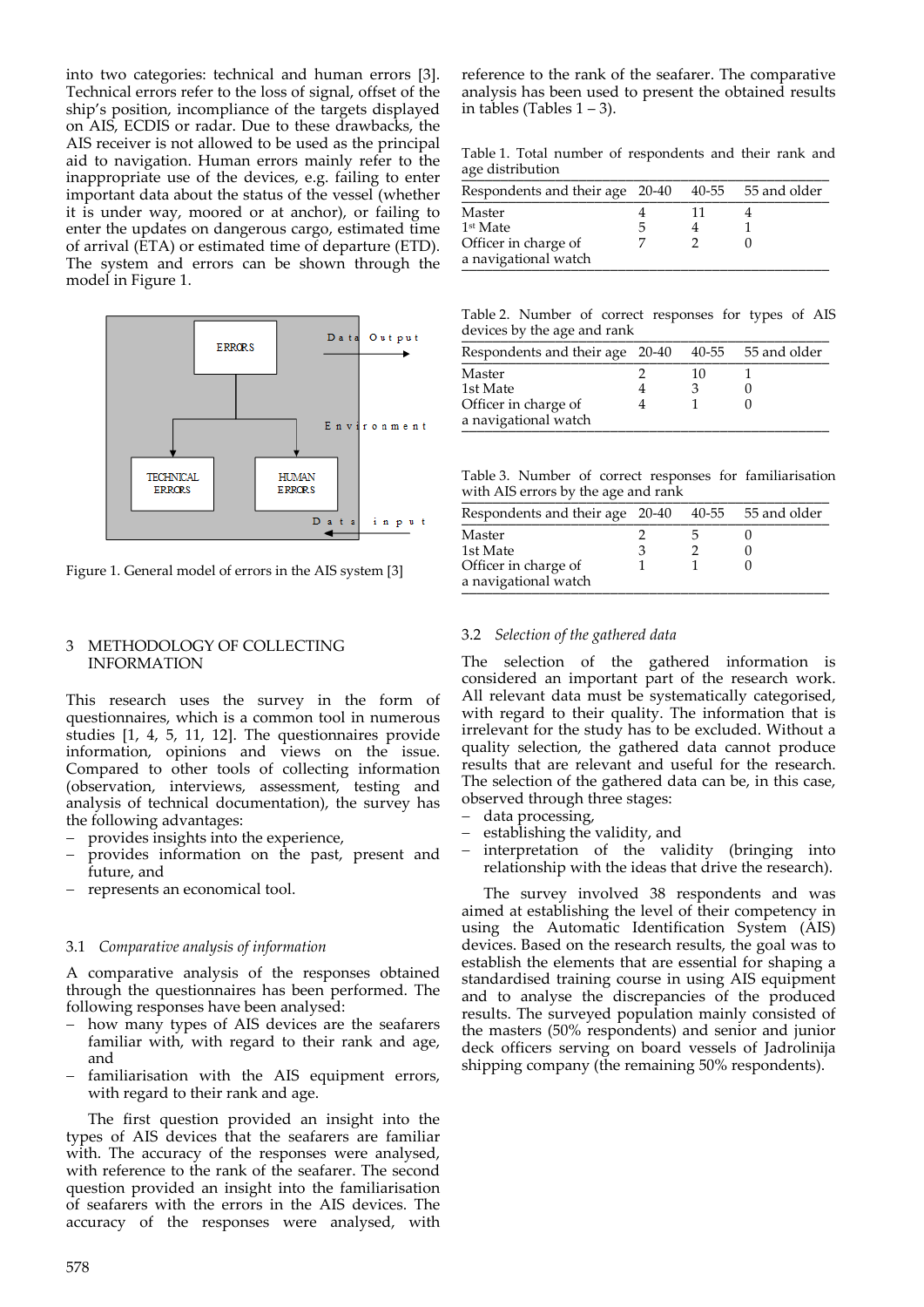#### **Number of surveyed seafarers**



Graph 1. Number of seafaring respondents by rank

After the survey was performed on vessels of various size and fitted with various equipment, the data gathered by questionnaires were subjected to the selection procedure. The questions referred to (Annex 1):

- − age of respondents,
- − qualification,
- − rank on board,
- − number of types of AIS devices the respondent is familiar with,
- − familiarisation with AIS device functioning,
- − familiarisation with the AIS system errors,
- − incidence of testing AIS devices,
- − timely updating information on the voyage,
- − incidence of failing to update information,
- − detecting the insufficiency of data from other vessels (speed, distance from the ship, course, position, and the like),
- use of the AIS as an aid to navigation, aimed at preventing collision at sea, along with other aids to navigation,
- information about stations for testing AIS devices,
- − recognising the AIS acronym.

The selection of the gathered information was performed with regard to the AIS acronym for the purpose of recognising and interpreting the basic AIS features.

The data were selected with reference to the age, education and rank of the respondents. This form of selection was necessary as it is assumed that younger and better trained crew members provide accurate answers to a relatively larger extent.

On the other hand, the survey results are expected to be poorer than the results that might be gathered on the deep-sea vessels. Namely, the officers engaged on international voyages use the AIS system more often than the officers engaged in domestic trade, for the purpose of observing other vessels, and their familiarisation with the AIS system is more often controlled by the Port State Controls (PSC) and other authorised entities, such as the United States Coast Guard (USCG).

#### 3.3 *Validation of data*

It was suggested that, after the selection of the abovementioned information, the validation of the information was carried out. The validation took into consideration the data that were essential in the operation of the Automatic Identification System (AIS) devices and in showing to what degree the crew

members in charge of using the AIS were trained for using the available equipment.

The validation was carried out through checking the familiarisation with the AIS equipment and with implementing the basic procedures (five basic procedures) when using the AIS:

- − testing the AIS devices with shore-based stations,
- − testing the AIS devices with nearby vessels,
- − entering necessary parameters before and during putting out to sea,
- recognising the errors of the very device, and
- − level of knowledge in using the very device.

#### 3.4 *Presentation of the processed data*

During the survey, each question obtained various responses. They are presented in the graphs below. The responses refer to the vital part of the survey, which can be viewed from the standpoint of the safety of navigation, i.e. the set of rules and regulations ensuring a safe navigation. The following function of the safety of maritime navigation when using AIS equipment is suggested:

$$
f(S) = (T, W, E, D) \tag{1}
$$

The above function can serve as a base for suggesting a technically acceptable definition of the safety of navigation (S) as a process consisting of the following elements: T – familiarisation with the AIS devices,  $\tilde{W}$  – operation of AIS devices, E – errors of AIS devices, and D – drawbacks of AIS equipment.

#### Familiarisation with types of AIS devices



Graph 2. Familiarisation with the types of AIS devices (T)

## **Familiarisation with AIS functioning**



Graph 3. Familiarisation with the operation of AIS equipment (R)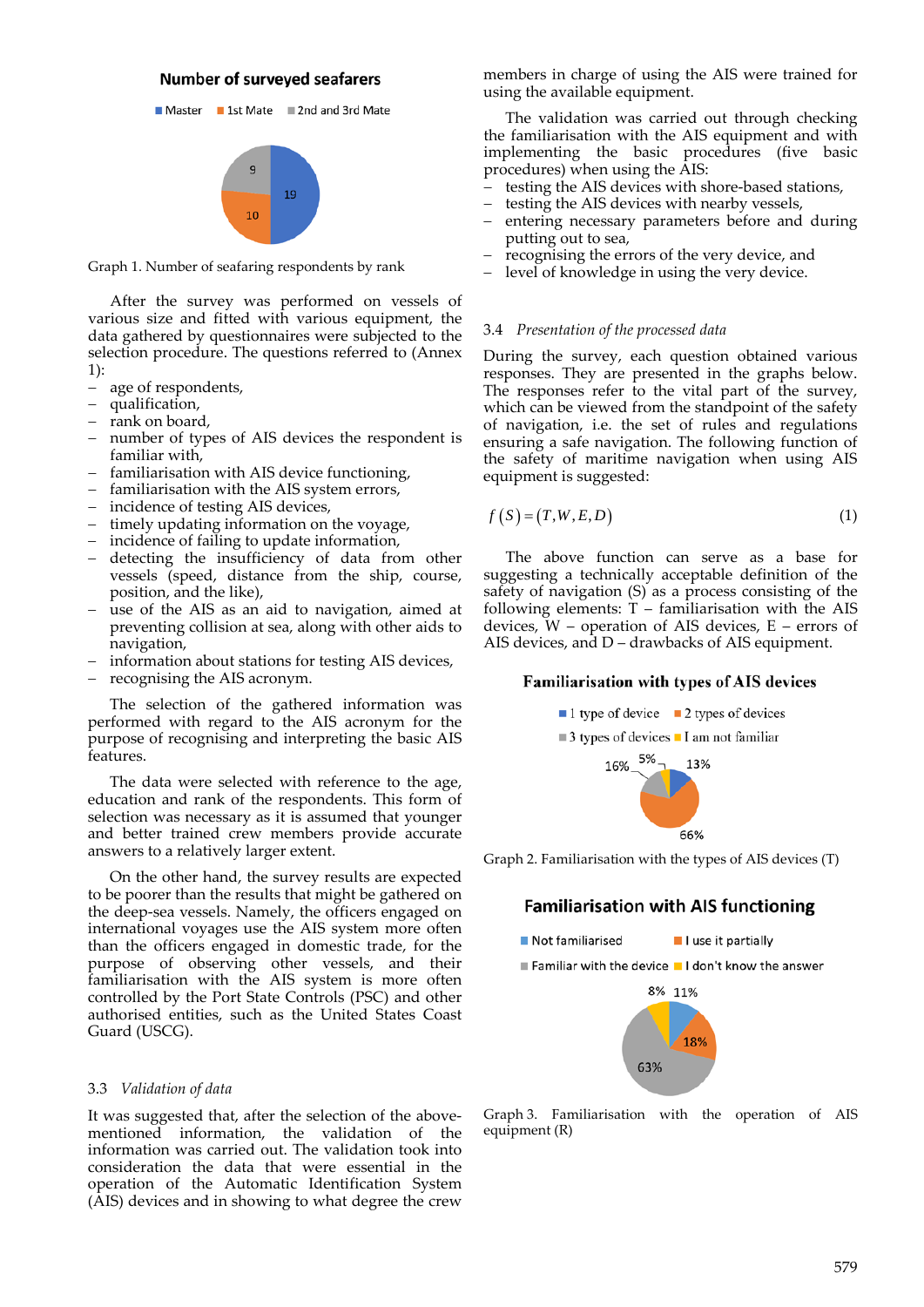# **Familiarisation with AIS errors**

$$
\blacksquare \text{YES} \blacksquare \text{NO} \blacksquare \text{PARTIALLY}
$$





# Familiarisation with the equipment drawbacks



Graph 5. Recognising the drawbacks of the AIS equipment (D)

The above graphs, and the processed data they show, refer to the relevant parts of the survey, including:

familiarisation with the types of AIS devices,

- familiarisation with the operation of AIS devices,
- familiarisation with the errors of AIS devices, and
- − familiarisation with the drawbacks of AIS equipment.

#### 4 MODEL FOR IMPROVING THE SAFETY OF NAVIGATION WHEN USING THE AIS

In the comparative analysis of two questions, Table 3 shows a relatively high rate of incorrect answers compared to Table 2. This results in concluding that the issue of familiarisation with the types of errors in the AIS system is far more complex and less familiar than the issue of familiarisation with the types of the AIS devices. Considering the results produced by the comparative analysis, it can be concluded that it is necessary to introduce additional measures in terms of seafarers' training, in order to familiarise them better with the AIS errors and, consequently, bring the safety of navigation to a higher level. A thorough analysis of error types and their definition by risk degree is suggested. A model for improving the training of seafarers aimed at raising the safety of navigation level is suggested (Figure 2). The new and enhanced model represents an upgrade of the previously developed training models [3].

The above presented model indicates that the AIS standard comprises two classes:

- − Class A, and
- − Class B.



Figure 2. General model for improving the seafarers' training and familiarisation with AIS equipment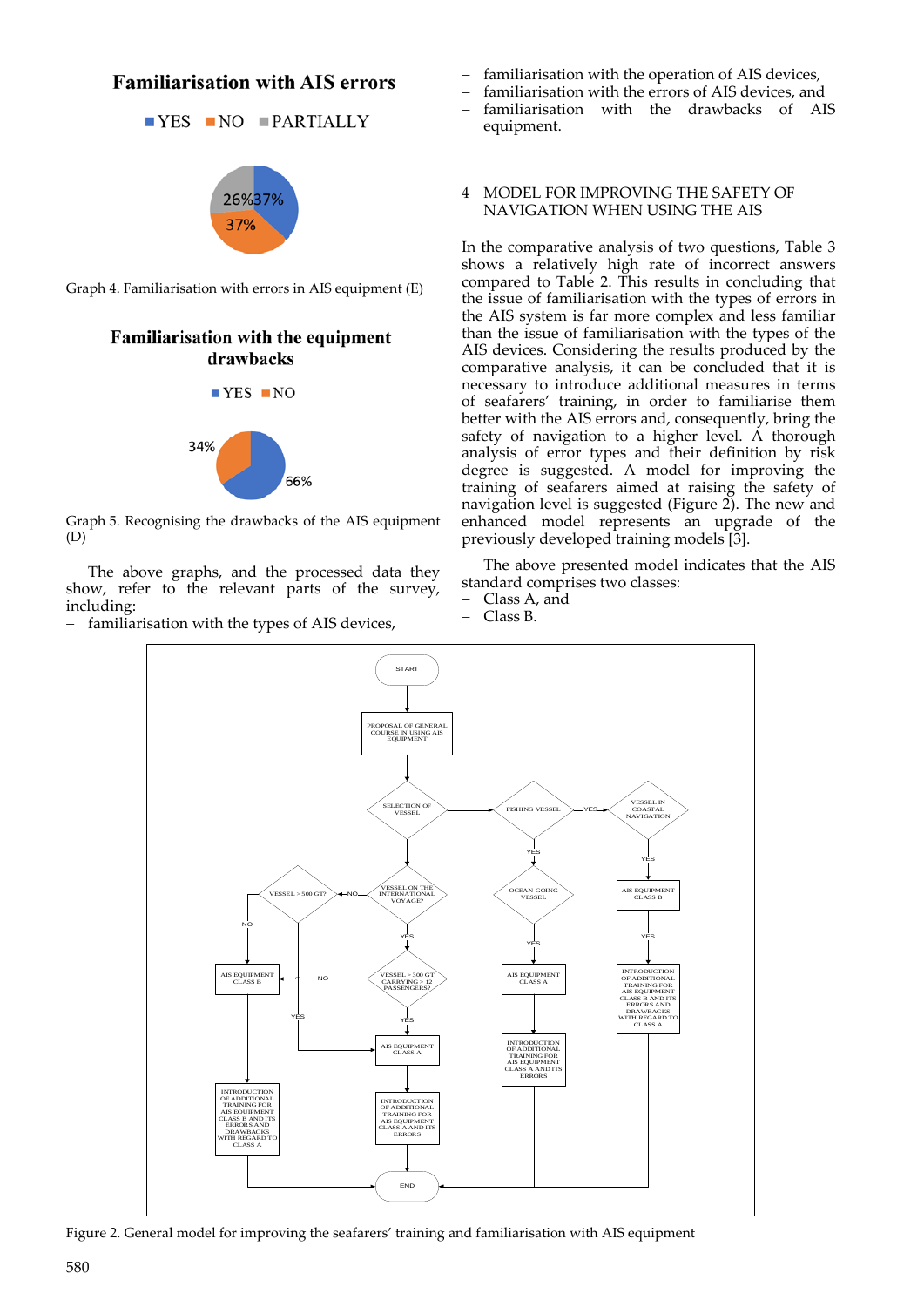Class A is mandated for all vessels of 300 GT and above engaged on international voyages, cargo vessels of 500 GT and above not engaged on international voyages, as well as for all passenger vessels (carrying more than 12 passengers) regardless of their size. It is estimated that, these days, around 40,000 vessels use Class A equipment, while Class B has been in place since 2007. Class B allows a new generation of AIS devices that are more affordable, but have a limited range and features. Class B equipment is typically installed on smaller vessels such as fishing and recreational boats. The survey results and the empirical experience suggest that a large number of seafarers do not use AIS equipment to the full, with all the available features and possibilities. Furthermore, the model involves fishing vessels (most of them use Class B devices, while large ocean-going fishing vessels may also carry Class A equipment). Speaking empirically, fishing vessels do not update the system and it often occurs that a fishing vessel appears on the screen as a target that does not move, the so-called sleeping target. Another problem is the inability of such vessels to timely detect large merchant ships as targets, especially in poor visibility. Therefore, the additional training is suggested as presented in the model (Figure 2).

## 5 CONCLUSION

The Automatic Identification System (AIS) equipment in coastal navigation is still in the stage of development and implementation. Some of the vessels still fail to use the AIS features to the full, mainly due to insufficient training of the crew. This was one of the essential reasons for conducting a survey on the use of the AIS system and the familiarisation with AIS devices and their drawbacks among the ship masters and mates on the Jadrolinija company vessels. The results of the questionnaires indicate that most of the officers in charge have elementary knowledge that allows them to use basic features of the AIS equipment. However, somewhat harder questions provide a more detailed into the training and familiarisation, which are insufficient. Therefore, a general model for improving the safety of navigation when using the AIS is suggested, involving additional training of seafarers. It will be possible to further update and adjust the model, depending on the future research and the results produced.

#### **REFERENCES**

- 1. Adams, A., Cox, A.L.: Questionnaires, in-depth interviews and focus groups. In: Cox, A.L. and Cairns, P. (eds.) Research Methods for Human-Computer Interaction. pp. 17–34 Cambridge University Press, Cambridge (2008). https://doi.org/10.1017/CBO9780511814570.003.
- 2. Androjna, A., Brcko, T., Srse, J.: An Overview of Maritime Cyber Security Challenges. In: 19th International Conference on Transport Science. , Portorož (2020).
- 3. Bošnjak, R., Šimunović, L., Kavran, Z.: Automatic Identification System in Maritime Traffic and Error

Analysis. Trans. Marit. Sci. 1, 2, 77–84 (2012). https://doi.org/10.7225/toms.v01.n02.002.

- 4. Burgess, T.F.: A general introduction to the design of questionnaires for survey research, https://natswww.informatik.unihamburg.de/pub/User/InterculturalCommunication/top 2.pdf.
- 5. Grosvenor, I., Rose, R.: Questionnaires. In: Rose, R. and Grosvenor, I. (eds.) Doing Research in Special Education. pp.  $141-145$  Routledge, London (2013). https://doi.org/10.4324/9781315069173-19.
- 6. H. Jincan, F. Maoyan: Based on ECDIS and AIS Ship Collision Avoidance Warning System Research. In: 2015 8th International Conference on Intelligent Computation Technology and Automation (ICICTA). pp. 242–245 (2015). https://doi.org/10.1109/ICICTA.2015.69.
- 7. Harati Mokhtari, A., Wall, A., Brooks, P., Wang, J.: Automatic Identification System (AIS): A Human Factors Approach. (2008).
- 8. Harati-Mokhtari, A., Wall, A., Brooks, P., Wang, J.: Automatic Identification System (AIS): Data Reliability and Human Error Implications. Journal of Navigation. 60, 3, 373–389 (2007). https://doi.org/10.1017/S0373463307004298.
- 9. Heymann, F., Banys, P., Sáez-Martínez, C.: Radar Image Processing and AIS Target Fusion. TransNav, the International Journal on Marine Navigation and Safety of Sea Transportation. 9, 3, 443–448 (2015). https://doi.org/10.12716/1001.09.03.18.
- 10. Masroeri, A.A., Artana, K.B., Pitana, T., Putranta, D.D.: A Review on Some Research Issues on AIS to Improve the Ship Safety Operation at Sea. Journal of Maritime Researches. 2, 1, 11–23 (2012). https://doi.org/10.24546/81004320.
- 11. McGuirk, P., O'Neill, P.: Using questionnaires in qualitative human geography. Faculty of Social Sciences - Papers (Archive). 246–273 (2016).
- 12. Rowley, J.: Designing and using research questionnaires. Management Research Review. 37, 3, 308–330 (2014). https://doi.org/10.1108/MRR-02-2013-0027.
- 13. Šakan, D., Rudan, I., Žuškin, S., Brčić, D.: Near Real-time S-AIS: Recent Developments and Implementation Possibilities for Global Maritime Stakeholders. Pomorstvo. 32, 2, 211–218 (2018). https://doi.org/10.31217/p.31.2.6.
- 14. Zaman, M.B., Kobayashi, E., Wakabayashi, N., Maimun, A.: Risk of Navigation for Marine Traffic in the Malacca Strait Using AIS. Procedia Earth and Planetary Science.<br>14. 33–40 (2015). 14, 33–40 (2015).

https://doi.org/10.1016/j.proeps.2015.07.082. 15. Zaman, M.B., Santoso, A., Kobayashi, E., Wakabayashi, N., Maimun, A.: Formal Safety Assessment (FSA) for Analysis of Ship Collision Using AIS Data. TransNav, the International Journal on Marine Navigation and Safety of Sea Transportation. 9, 1, 67–72 (2015).

# Supplement

QUESTIONNAIRE (Annex 1)

This survey is anonymous and is designed to study the use of AIS devices in coastal navigation

$$
\text{Place}\_\_
$$

https://doi.org/10.12716/1001.09.01.08.

Note: circle only one answer

1. Age

Date

2. Education

a) from 20 to 40

b) 40 to 55

- c) 55 and older
- a) high school